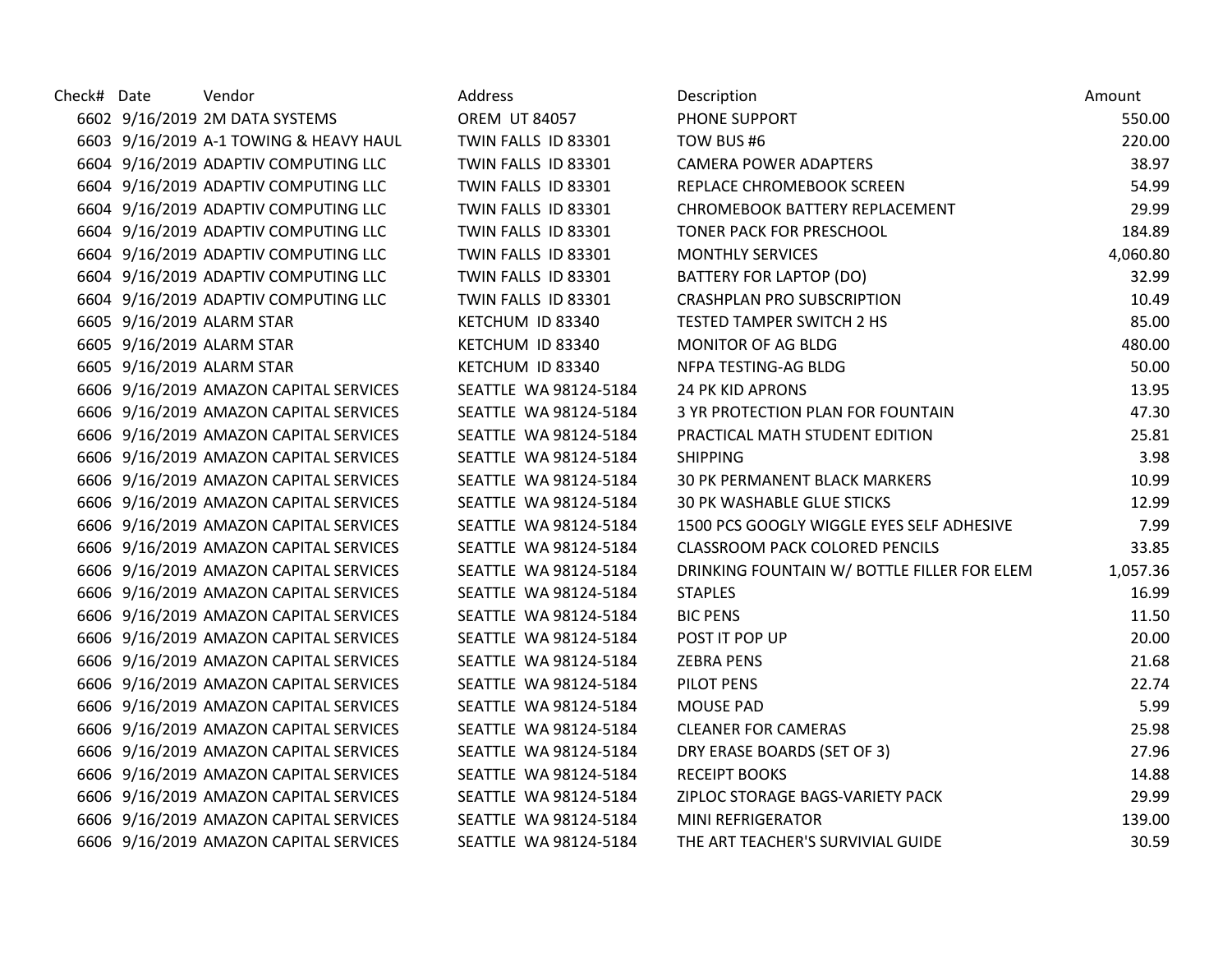| 6606 9/16/2019 AMAZON CAPITAL SERVICES    | SEATTLE WA 98124-5184  | <b>FILE FOLDERS</b>                            | 19.68     |
|-------------------------------------------|------------------------|------------------------------------------------|-----------|
| 6606 9/16/2019 AMAZON CAPITAL SERVICES    | SEATTLE WA 98124-5184  | <b>COLORED FILE FOLDERS</b>                    | 14.77     |
| 6606 9/16/2019 AMAZON CAPITAL SERVICES    | SEATTLE WA 98124-5184  | <b>ECONOMICS BOOKS</b>                         | 54.00     |
| 6606 9/16/2019 AMAZON CAPITAL SERVICES    | SEATTLE WA 98124-5184  | CHAIR MAT (FRANCES McKAY)                      | 29.92     |
| 6606 9/16/2019 AMAZON CAPITAL SERVICES    | SEATTLE WA 98124-5184  | 1/3 FILE FOLDERS                               | 21.76     |
| 6606 9/16/2019 AMAZON CAPITAL SERVICES    | SEATTLE WA 98124-5184  | <b>BLACK HIGH YIELD TONER</b>                  | 59.98     |
| 6606 9/16/2019 AMAZON CAPITAL SERVICES    | SEATTLE WA 98124-5184  | 4 PACK HIGH YIELD TONER (BLACK CYAN MAGENTA    | 332.60    |
| 6606 9/16/2019 AMAZON CAPITAL SERVICES    | SEATTLE WA 98124-5184  | BLUETOOTH HEADPHONES FOR MAINTENANCE DIRECTOI  | 34.99     |
| 6606 9/16/2019 AMAZON CAPITAL SERVICES    | SEATTLE WA 98124-5184  | BLINDS FOR WINDOWS (MR. CARSON & MRS. HAMILTON | 87.84     |
| 6606 9/16/2019 AMAZON CAPITAL SERVICES    | SEATTLE WA 98124-5184  | ALGEBRA STUDENT BOOK                           | 34.25     |
| 6606 9/16/2019 AMAZON CAPITAL SERVICES    | SEATTLE WA 98124-5184  | ALGEBRA TEACHER EDITION                        | 34.96     |
| 6606 9/16/2019 AMAZON CAPITAL SERVICES    | SEATTLE WA 98124-5184  | ALGEBRA WORKBOOK                               | 10.98     |
| 6606 9/16/2019 AMAZON CAPITAL SERVICES    | SEATTLE WA 98124-5184  | AOMGD RED PULL-TITE SECURITY SEAL              | 8.99      |
| 6606 9/16/2019 AMAZON CAPITAL SERVICES    | SEATTLE WA 98124-5184  | <b>SHIPPING</b>                                | 5.99      |
| 6606 9/16/2019 AMAZON CAPITAL SERVICES    | SEATTLE WA 98124-5184  | TRIMMER HEAD REPLACEMENT                       | 28.99     |
| 6606 9/16/2019 AMAZON CAPITAL SERVICES    | SEATTLE WA 98124-5184  | EYE WASH FLUSH STATIONS                        | 39.00     |
| 6606 9/16/2019 AMAZON CAPITAL SERVICES    | SEATTLE WA 98124-5184  | <b>SHIPPING</b>                                | 10.84     |
| 6606 9/16/2019 AMAZON CAPITAL SERVICES    | SEATTLE WA 98124-5184  | PRACTICAL MATH TEACHERS EDITION                | 37.24     |
| 6607 9/16/2019 AMERICAN FIDELITY          | OKLAHOMA CITY OK 73125 | HSA DEPOSIT - 092019                           | 764.00    |
| 6608 9/16/2019 BLUE CROSS OF IDAHO        | <b>BOISE ID 83707</b>  | MEDICAL BENEFIT - 092019                       | 32,358.98 |
| 6609 9/16/2019 BRYSON SALES & SERVICE INC | CENTERVILLE UT 84014   | WINDSHIELD WIPER PUMP BUS #3                   | 58.56     |
| 6610 9/16/2019 BS&R DESIGN & SUPPLIES     | TWIN FALLS ID 83301    | LUNCH RM MISC SUPPLIES                         | 84.62     |
| 6610 9/16/2019 BS&R DESIGN & SUPPLIES     | TWIN FALLS ID 83301    | LUNCH RM MISC SUPPLIES                         | 54.21     |
| 6611 9/16/2019 SPARKLIGHT                 | PHOENIX AZ 85062-8000  | PHONE SERVICE                                  | 319.58    |
| 6612 9/16/2019 CARSON DAVID               | KIMBERLY ID 83341      | MILEAGE TO P-20 PLANNING MTG                   | 12.72     |
| 6612 9/16/2019 CARSON DAVID               | KIMBERLY ID 83341      | <b>OFFICE SUPPLIES</b>                         | 5.99      |
| 6613 9/16/2019 CAXTON                     | CALDWELL ID 83605-3299 | WHITE RETANGLE LABELS                          | 19.45     |
| 6613 9/16/2019 CAXTON                     | CALDWELL ID 83605-3299 | <b>RED DOTS</b>                                | 12.18     |
| 6613 9/16/2019 CAXTON                     | CALDWELL ID 83605-3299 | BROWN TEMPRA PAINT (16 OZ)                     | 5.36      |
| 6613 9/16/2019 CAXTON                     | CALDWELL ID 83605-3299 | WHITE TEMPRA PAINT (16 OZ)                     | 5.36      |
| 6613 9/16/2019 CAXTON                     | CALDWELL ID 83605-3299 | CAX45369 LAMINATE FILM                         | 35.25     |
| 6613 9/16/2019 CAXTON                     | CALDWELL ID 83605-3299 | BLACK TEMPRA PAINT (16 OZ)                     | 5.36      |
| 6613 9/16/2019 CAXTON                     | CALDWELL ID 83605-3299 | YELLOW TEMPRA PAINT (16 OZ)                    | 5.36      |
| 6613 9/16/2019 CAXTON                     | CALDWELL ID 83605-3299 | ORANGE TEMPRA PAINT (16 OZ)                    | 5.36      |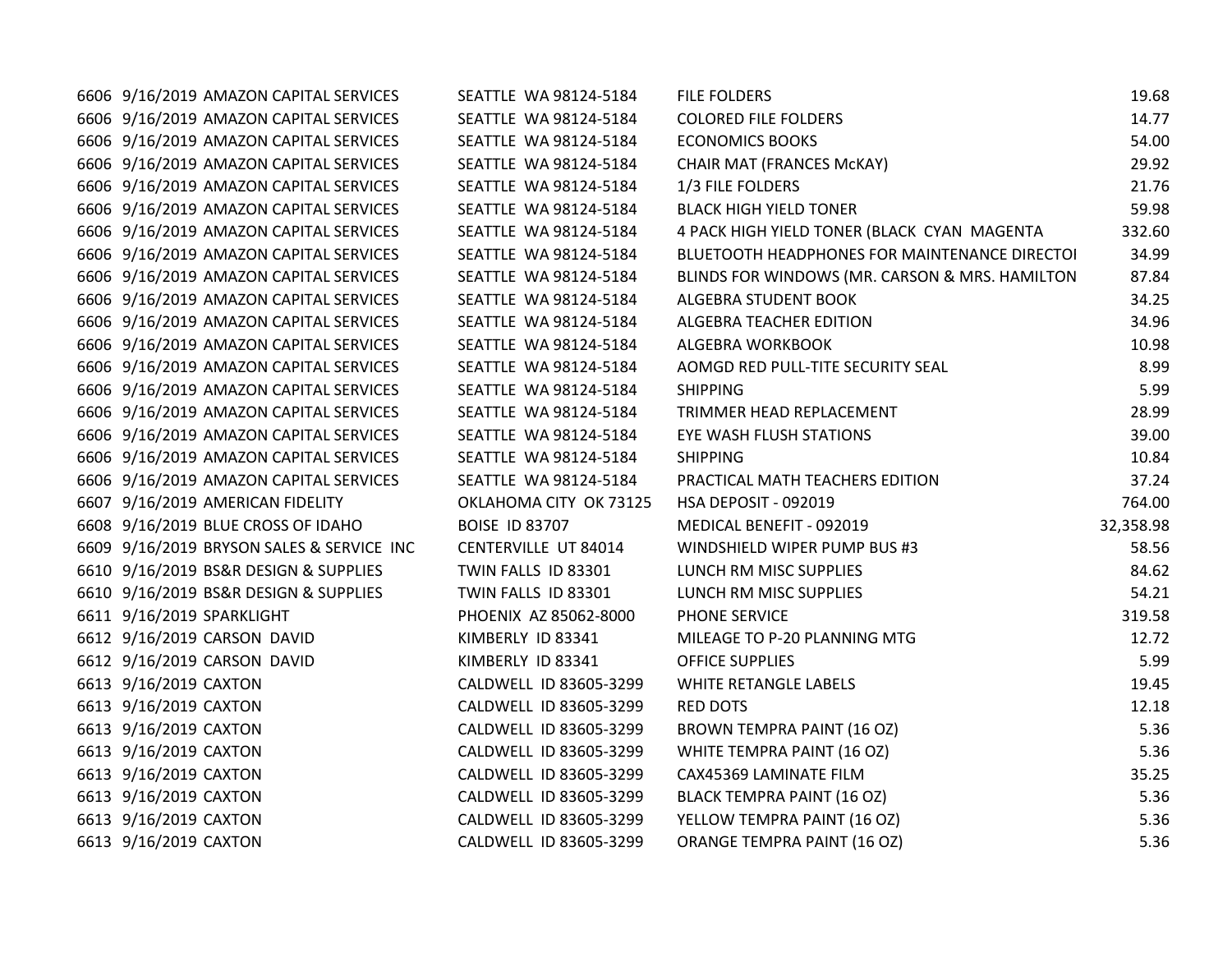| 6613 9/16/2019 CAXTON                                            | CALDWELL ID 83605-3299   | <b>TURQUIOSE TEMPRA PAINT (16 OZ)</b>  | 5.36     |
|------------------------------------------------------------------|--------------------------|----------------------------------------|----------|
| 6613 9/16/2019 CAXTON                                            | CALDWELL ID 83605-3299   | MAGENTA TEMPRA PAINT (16 OZ)           | 5.36     |
| 6614 9/16/2019 CHARLIE'S PRODUCE                                 | SEATTLE WA 98124         | <b>FOOD SUPPLIES</b>                   | 243.05   |
| 6614 9/16/2019 CHARLIE'S PRODUCE                                 | SEATTLE WA 98124         | <b>FOOD SUPPLIES</b>                   | 160.36   |
| 6614 9/16/2019 CHARLIE'S PRODUCE                                 | SEATTLE WA 98124         | <b>FOOD SUPPLIES</b>                   | (21.50)  |
| 6614 9/16/2019 CHARLIE'S PRODUCE                                 | SEATTLE WA 98124         | <b>FOOD SUPPLIES</b>                   | 51.50    |
| 6614 9/16/2019 CHARLIE'S PRODUCE                                 | SEATTLE WA 98124         | <b>FOOD SUPPLIES</b>                   | 423.58   |
| 6615 9/16/2019 CITY OF HANSEN                                    | HANSEN ID 83334          | WATER                                  | 229.50   |
| 6615 9/16/2019 CITY OF HANSEN                                    | HANSEN ID 83334          | <b>SEWER</b>                           | 301.50   |
| 6616 9/16/2019 COLLEGE OF SOUTHERN IDAHO                         | TWIN FALLS ID 83303-1238 | EARLY CHILDHOOD EDUC CONF              | 90.00    |
| 6617 9/16/2019 CONK TIFFANY                                      | HANSEN ID 83334          | <b>NOTARY BOND &amp; STAMP</b>         | 132.00   |
| 6617 9/16/2019 CONK TIFFANY                                      | HANSEN ID 83334          | NOTARY APPLICATION                     | 30.00    |
| 6618 9/16/2019 CULLIGAN MAGIC VALLEY                             | TWIN FALLS ID 83301      | ELEMENTARY                             | 77.15    |
| 6618 9/16/2019 CULLIGAN MAGIC VALLEY                             | TWIN FALLS ID 83301      | LUNCH RM                               | 15.30    |
| 6618 9/16/2019 CULLIGAN MAGIC VALLEY                             | TWIN FALLS ID 83301      | SECONDARY                              | 52.95    |
| 6619 9/16/2019 FOOD SERVICES OF AMERICA                          | SEATTLE WA 98124-1846    | <b>CREDIT</b>                          | (30.84)  |
| 6619 9/16/2019 FOOD SERVICES OF AMERICA                          | SEATTLE WA 98124-1846    | <b>FOOD SUPPLIES</b>                   | 296.59   |
| 6619 9/16/2019 FOOD SERVICES OF AMERICA                          | SEATTLE WA 98124-1846    | <b>FOOD SUPPLIES</b>                   | 1,145.00 |
| 6619 9/16/2019 FOOD SERVICES OF AMERICA                          | SEATTLE WA 98124-1846    | <b>FOOD SUPPLIES</b>                   | 1,081.64 |
| 6619 9/16/2019 FOOD SERVICES OF AMERICA                          | SEATTLE WA 98124-1846    | CREDIT ON INVOICE #3009045             | (18.94)  |
| 6619 9/16/2019 FOOD SERVICES OF AMERICA                          | SEATTLE WA 98124-1846    | <b>FRIDAY SCHOOL LUNCHES</b>           | 128.10   |
| 6619 9/16/2019 FOOD SERVICES OF AMERICA                          | SEATTLE WA 98124-1846    | <b>FOOD SUPPLIES</b>                   | 462.13   |
| 6620 9/16/2019 GEM STATE PAPER                                   | TWIN FALLS ID 83303-0469 | <b>CLEANING SUPPLIES</b>               | 168.74   |
| 6620 9/16/2019 GEM STATE PAPER                                   | TWIN FALLS ID 83303-0469 | WALL MOUNT TRASH CANS (10)             | 239.80   |
| 6620 9/16/2019 GEM STATE PAPER                                   | TWIN FALLS ID 83303-0469 | NEW VACUUM (SPECTRUM 15D               | 489.98   |
| 6620 9/16/2019 GEM STATE PAPER                                   | TWIN FALLS ID 83303-0469 | <b>VACUUM BAGS</b>                     | 24.49    |
| 6620 9/16/2019 GEM STATE PAPER                                   | TWIN FALLS ID 83303-0469 | SQUARE SCRUBBER FOR GYM FLOOR          | 2,360.28 |
| 6620 9/16/2019 GEM STATE PAPER                                   | TWIN FALLS ID 83303-0469 | SUPPLIES TO RESURFACE FLOOR AT NEW GYM | 327.97   |
| 6620 9/16/2019 GEM STATE PAPER                                   | TWIN FALLS ID 83303-0469 | CREDIT FOR INVOICE 1007642             | (46.15)  |
| 6620 9/16/2019 GEM STATE PAPER                                   | TWIN FALLS ID 83303-0469 | CREDIT FOR INVOICE 1005126             | (209.25) |
| 6620 9/16/2019 GEM STATE PAPER                                   | TWIN FALLS ID 83303-0469 | CREDIT FOR INVOICE 1007389             | 32.65    |
| 6621 9/16/2019 GRANT PAM                                         | SUN VALLEY ID 83354      | <b>VARIOUS MIGRANT BOOKS</b>           | 92.63    |
| 6622 9/16/2019 GREAT AMERICA FINANCIAL SERV DALLAS TX 75266-0831 |                          | COPIER AGREEMENT-ELEM                  | 138.00   |
| 6622 9/16/2019 GREAT AMERICA FINANCIAL SERV                      | DALLAS TX 75266-0831     | COPIER AGREEMENT-JR/SR HIGH            | 121.00   |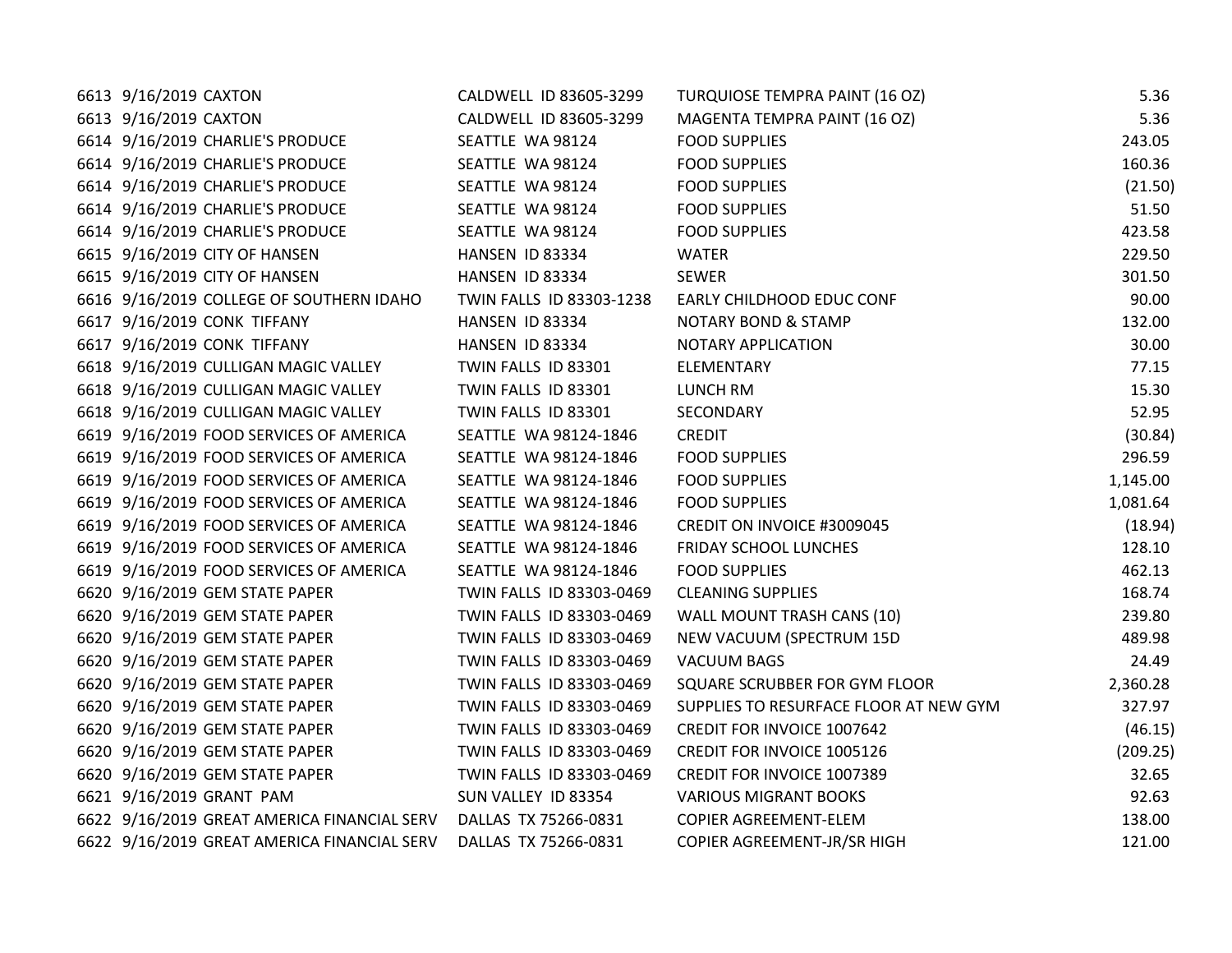6623 9/16/2019 GREAT MINDS-ORDER MANAGEMEN WASHINGTON DC 20003 6623 9/16/2019 GREAT MINDS-ORDER MANAGEMEN WASHINGTON DC 20003 6623 9/16/2019 GREAT MINDS-ORDER MANAGEMEN WASHINGTON DC 20003 6623 9/16/2019 GREAT MINDS-ORDER MANAGEMEN WASHINGTON DC 20003 6623 9/16/2019 GREAT MINDS-ORDER MANAGEMEI WASHINGTON DC 20003 6623 9/16/2019 GREAT MINDS-ORDER MANAGEMEN WASHINGTON DC 20003 6623 9/16/2019 GREAT MINDS-ORDER MANAGEMEN WASHINGTON DC 20003 6623 9/16/2019 GREAT MINDS-ORDER MANAGEMEN WASHINGTON DC 20003 6623 9/16/2019 GREAT MINDS-ORDER MANAGEMEN WASHINGTON DC 20003 6623 9/16/2019 GREAT MINDS-ORDER MANAGEMEN WASHINGTON DC 20003 6623 9/16/2019 GREAT MINDS-ORDER MANAGEMEN WASHINGTON DC 20003 6623 9/16/2019 GREAT MINDS-ORDER MANAGEMEN WASHINGTON DC 20003 6623 9/16/2019 GREAT MINDS-ORDER MANAGEMEN WASHINGTON DC 20003 6623 9/16/2019 GREAT MINDS-ORDER MANAGEMEN WASHINGTON DC 20003 6623 9/16/2019 GREAT MINDS-ORDER MANAGEMEN WASHINGTON DC 20003 6623 9/16/2019 GREAT MINDS-ORDER MANAGEMEN WASHINGTON DC 20003 6624 9/16/2019 HAFFNER'S LOCK & KEY TWIN FALLS ID 83301 6625 9/16/2019 HAMILTON SHAREE KIMBERLY ID 83341 6626 9/16/2019 HANSEN HIGH SCHOOL 6626 9/16/2019 HANSEN HIGH SCHOOL 6626 9/16/2019 HANSEN HIGH SCHOOL 6627 9/16/2019 HANSEN SCHOOL DISTRICT 6628 9/16/2019 HANSEN SCHOOL DISTRICT #415 6629 9/16/2019 HANSEN SCHOOL DISTRICT #415 6630 9/16/2019 HANSEN SCHOOL DISTRICT #415 6630 9/16/2019 HANSEN SCHOOL DISTRICT #415 6630 9/16/2019 HANSEN SCHOOL DISTRICT #415 6630 9/16/2019 HANSEN SCHOOL DISTRICT #415 6630 9/16/2019 HANSEN SCHOOL DISTRICT #415 6630 9/16/2019 HANSEN SCHOOL DISTRICT #415 6630 9/16/2019 HANSEN SCHOOL DISTRICT #415 6630 9/16/2019 HANSEN SCHOOL DISTRICT #415 6630 9/16/2019 HANSEN SCHOOL DISTRICT #415 6630 9/16/2019 HANSEN SCHOOL DISTRICT #415

| 2ND GRADE BOOK (MODULES 1-8 BOOKS 1-4)  | 1,300.00  |
|-----------------------------------------|-----------|
| 1ST GRADE MATH BOOK #1                  | 311.85    |
| 4TH GRADE BOOK #1 (MODULES 1 & 2)       | 322.00    |
| 4TH GRADE BOOK #2 (MODULES 3 & 4)       | 315.00    |
| 3RD GRADE BOOK #2 (MODULE 3)            | 350.00    |
| 3RD GRADE BOOK #3 (MODULES 4 & 5)       | 350.00    |
| 3RD GRADE BOOK #1 (MODULES 1 & 2)       | 350.00    |
| <b>SHIPPING</b>                         | 530.81    |
| 1ST GRADE BOOK #2 (MODULE 2)            | 315.00    |
| 5TH GRADE (MODULES 1-6 BOOKS 1-3)       | 1,560.00  |
| KINDERGARTEN MATH MODULES 1-6 BOOKS 1-4 | 1,300.00  |
| 1ST GRADE MATH BOOK #1                  | 3.15      |
| 1ST GRADE BOOK #4 (MODULES 5 & 6)       | 259.00    |
| 1ST GRADE BOOK #3 (MODULES 3 & 4)       | 273.00    |
| 4TH GRADE BOOK #4 (MODULES 6 & 7)       | 385.00    |
| 4TH GRADE BOOK #3 (MODULE 5)            | 189.00    |
| <b>KEYS FOR FIRE ALARM BOX</b>          | 3.60      |
| SCHOOL SUPPLIES FOR HOMELESS STUDENTS   | 55.22     |
| <b>HOMELESS STUDENT FEE</b>             | 35.00     |
| <b>HOMELESS STUDENT FEE</b>             | 20.00     |
| <b>HOMELESS STUDENT FEE</b>             | 50.00     |
| <b>EMERGENCY HIRE FEE FOR STAFF</b>     | 100.00    |
| <b>EMPLOYER SHARE TAXES - 092019</b>    | 11,807.92 |
| <b>EMPLOYER SHARE PERSI - 092019</b>    | 20,330.33 |
| SUB TEACHER-ELEMENTARY - 092019         | 418.00    |
| ELEMENTARY TEACHER - 092019             | 39,233.08 |
| LEP CERTIFIED ELEM - 092019             | 259.58    |
| ELEMENTARY PARA - 092019                | 720.00    |
| SUB PARA-ELEMENTARY - 092019            | 717.25    |
| <b>SECONDARY TEACHER - 092019</b>       | 27,136.38 |
| SECONDARY-WORKED PREP - 092019          | 141.08    |
| LEP CERTIFIED SEC - 092019              | 259.58    |
| SUB PARA-SECONDARY - 092019             | 494.00    |
| SUB TEACHER-SECONDARY - 092019          | 342.00    |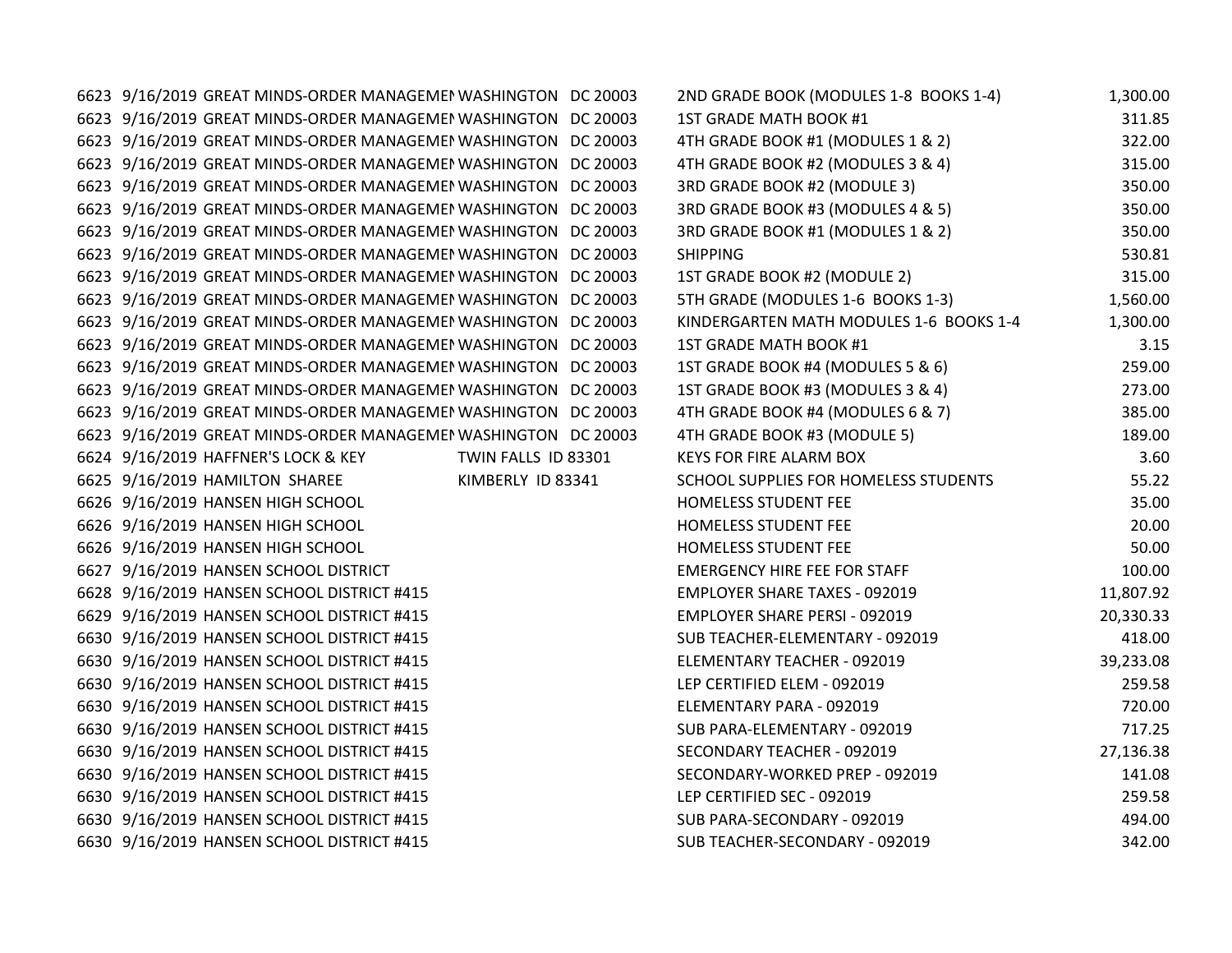6630 9/16/2019 HANSEN SCHOOL DISTRICT #415 6630 9/16/2019 HANSEN SCHOOL DISTRICT #415 6630 9/16/2019 HANSEN SCHOOL DISTRICT #415 6630 9/16/2019 HANSEN SCHOOL DISTRICT #415 6630 9/16/2019 HANSEN SCHOOL DISTRICT #415 6630 9/16/2019 HANSEN SCHOOL DISTRICT #415 6630 9/16/2019 HANSEN SCHOOL DISTRICT #415 6630 9/16/2019 HANSEN SCHOOL DISTRICT #415 6630 9/16/2019 HANSEN SCHOOL DISTRICT #415 6630 9/16/2019 HANSEN SCHOOL DISTRICT #415 6630 9/16/2019 HANSEN SCHOOL DISTRICT #415 6630 9/16/2019 HANSEN SCHOOL DISTRICT #415 6630 9/16/2019 HANSEN SCHOOL DISTRICT #415 6630 9/16/2019 HANSEN SCHOOL DISTRICT #415 6630 9/16/2019 HANSEN SCHOOL DISTRICT #415 6630 9/16/2019 HANSEN SCHOOL DISTRICT #415 6630 9/16/2019 HANSEN SCHOOL DISTRICT #415 6630 9/16/2019 HANSEN SCHOOL DISTRICT #415 6630 9/16/2019 HANSEN SCHOOL DISTRICT #415 6630 9/16/2019 HANSEN SCHOOL DISTRICT #415 6630 9/16/2019 HANSEN SCHOOL DISTRICT #415 6630 9/16/2019 HANSEN SCHOOL DISTRICT #415 6630 9/16/2019 HANSEN SCHOOL DISTRICT #415 6630 9/16/2019 HANSEN SCHOOL DISTRICT #415 6630 9/16/2019 HANSEN SCHOOL DISTRICT #415 6630 9/16/2019 HANSEN SCHOOL DISTRICT #415 6630 9/16/2019 HANSEN SCHOOL DISTRICT #415 6630 9/16/2019 HANSEN SCHOOL DISTRICT #415 6630 9/16/2019 HANSEN SCHOOL DISTRICT #415 6630 9/16/2019 HANSEN SCHOOL DISTRICT #415 6630 9/16/2019 HANSEN SCHOOL DISTRICT #415 6630 9/16/2019 HANSEN SCHOOL DISTRICT #415 6630 9/16/2019 HANSEN SCHOOL DISTRICT #415 6630 9/16/2019 HANSEN SCHOOL DISTRICT #415

| SECONDARY-VOCATIONAL EDU - 092019      | 3,291.66 |
|----------------------------------------|----------|
| SPECIAL ED CERTIFIED-ELE - 092019      | 3,776.00 |
| SPECIAL ED CERTIFIED-SEC - 092019      | 4,676.25 |
| SPECIAL ED CLASSIFIED-EL - 092019      | 401.03   |
| SPECIAL ED CLASSIFIED-SE - 092019      | 601.74   |
| SPECIAL ED PRESCHOOL-TEA - 092019      | 3,942.66 |
| SPECIAL ED PRESCHOOL-PAR - 092019      | 142.50   |
| <b>ACTIVITY WORKERS - 092019</b>       | 100.00   |
| ACTIVITY-COACH - 092019                | 320.83   |
| ATHLETIC DIRECTOR - 092019             | 417.08   |
| GUIDANCE-ELEM - 092019                 | 696.78   |
| GUIDANCE-SEC - 092019                  | 2,622.92 |
| <b>GUIDANCE EXTENDED DAYS - 092019</b> | 278.65   |
| SPED SUPPORT DIRECTOR-EL - 092019      | 333.33   |
| SPED SUPORT-BIP DIRECTOR - 092019      | 333.33   |
| SPED SUPPORT DIRECTOR-SE - 092019      | 333.33   |
| SPED SUPPORT CLASSIFIED - 092019       | 413.12   |
| DISTRICT ADMINISTRAT - 092019          | 7,425.00 |
| ADMINISTRATION-ELEMENTAR - 092019      | 4,853.99 |
| ADMINISTRATION-SECONDARY - 092019      | 5,215.94 |
| ADMIN ASSISTANT-ELEMENTA - 092019      | 964.93   |
| ADMIN ASSISTANT-SEC - 092019           | 1,428.00 |
| <b>BUSINESS OPERATION - 092019</b>     | 3,332.60 |
| <b>BUILDING CARE - 092019</b>          | 4,482.46 |
| <b>BUILDING MAINT - 092019</b>         | 3,942.14 |
| <b>GROUNDS - 092019</b>                | 272.00   |
| TRANSPORTATION-SUPERVISO - 092019      | 1,380.50 |
| TRANSPORTATION-MECHANIC - 092019       | 624.00   |
| TRANSPORTATION- PUPIL TR - 092019      | 2,554.28 |
| TRANSPORTATION-OTHER - 092019          | 159.90   |
| TRANSPORTATION-OFFICE - 092019         | 212.71   |
| TRANSPORTATION- ACTVTY D - 092019      | 93.53    |
| TRANSPORTATION- DOWN TIM - 092019      | 100.45   |
| PROFESSIONAL TECHNICAL E - 092019      | 666.66   |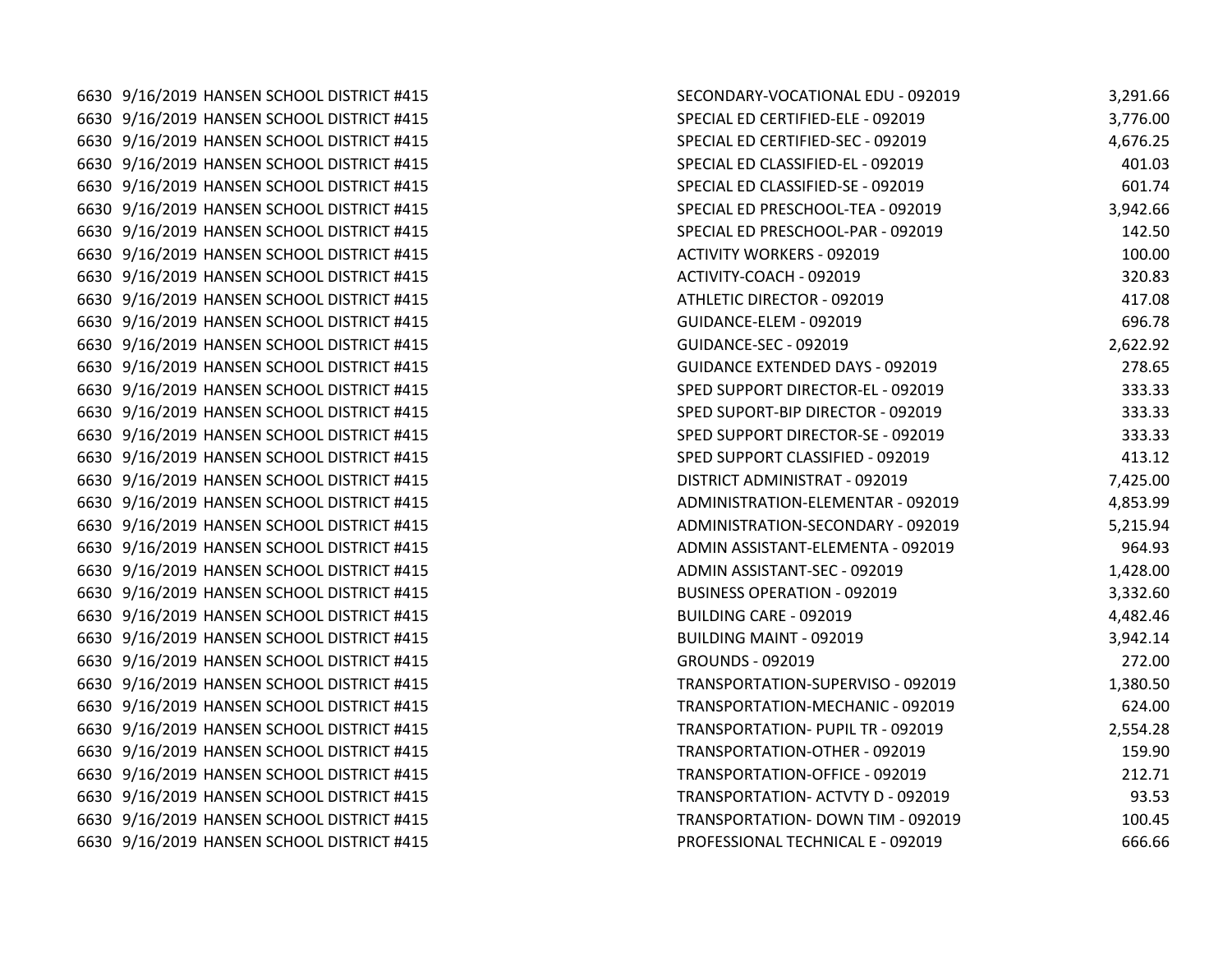| 6630 9/16/2019 HANSEN SCHOOL DISTRICT #415                       |                          | SAFE & DRUG FREE - 092019                      | 333.33   |
|------------------------------------------------------------------|--------------------------|------------------------------------------------|----------|
| 6630 9/16/2019 HANSEN SCHOOL DISTRICT #415                       |                          | TITLE I-CERTIFIED - 092019                     | 5,606.82 |
| 6630 9/16/2019 HANSEN SCHOOL DISTRICT #415                       |                          | TITLE I-CLASSIFIED - 092019                    | 2,307.65 |
| 6630 9/16/2019 HANSEN SCHOOL DISTRICT #415                       |                          | MIGRANT C CERTIFIED ELEM - 092019              | 323.01   |
| 6630 9/16/2019 HANSEN SCHOOL DISTRICT #415                       |                          | MIGRANT C-CLASSIFIED ELE - 092019              | 331.35   |
| 6630 9/16/2019 HANSEN SCHOOL DISTRICT #415                       |                          | MIGRANT C CERTIFIED SEC - 092019               | 185.41   |
| 6630 9/16/2019 HANSEN SCHOOL DISTRICT #415                       |                          | IDEA PART B-CLASSIFIED E - 092019              | 1,957.97 |
| 6630 9/16/2019 HANSEN SCHOOL DISTRICT #415                       |                          | IDEA PART B CLASSIFIED S - 092019              | 1,516.46 |
| 6630 9/16/2019 HANSEN SCHOOL DISTRICT #415                       |                          | IDEA PART B PRESCHOOL - 092019                 | 570.00   |
| 6630 9/16/2019 HANSEN SCHOOL DISTRICT #415                       |                          | MEDICIAD-CERTIFIED ELEM - 092019               | 2,445.33 |
| 6630 9/16/2019 HANSEN SCHOOL DISTRICT #415                       |                          | MEDICAID CERTIFIED-SEC - 092019                | 2,445.33 |
| 6630 9/16/2019 HANSEN SCHOOL DISTRICT #415                       |                          | MEDICAID-CLASSIFIED ELEM - 092019              | 860.00   |
| 6630 9/16/2019 HANSEN SCHOOL DISTRICT #415                       |                          | MEDICIAD CLASSIFIED SEC - 092019               | 3,344.69 |
| 6630 9/16/2019 HANSEN SCHOOL DISTRICT #415                       |                          | TITLE IV-CLASSIFIED - 092019                   | 483.75   |
| 6630 9/16/2019 HANSEN SCHOOL DISTRICT #415                       |                          | RURAL EDUC CERTFIED-ELEM - 092019              | 556.25   |
| 6630 9/16/2019 HANSEN SCHOOL DISTRICT #415                       |                          | RURAL EDUC CERTEFIED SEC - 092019              | 556.25   |
| 6630 9/16/2019 HANSEN SCHOOL DISTRICT #415                       |                          | RURAL EDUC CLASSIFIED-EL - 092019              | 237.50   |
| 6630 9/16/2019 HANSEN SCHOOL DISTRICT #415                       |                          | 21st CENTURY GRANT DIREC - 092019              | 2,834.52 |
| 6630 9/16/2019 HANSEN SCHOOL DISTRICT #415                       |                          | SCHOOL LUNCH - 092019                          | 4,260.73 |
| 6631 9/16/2019 HERNANDEZ DACIA                                   | HANSEN ID 83334          | PICKLE PONG EASY PACK-ENRICHMENT               | 249.98   |
| 6631 9/16/2019 HERNANDEZ DACIA                                   | HANSEN ID 83334          | YOUTH HOCKEY EASY PACK-ENRICHMENT              | 204.99   |
| 6631 9/16/2019 HERNANDEZ DACIA                                   | HANSEN ID 83334          | <b>ENRICHMENT SUPPLIES</b>                     | 325.36   |
| 6632 9/16/2019 IDAHO HS ACTIVITIES ASSOC.                        | <b>BOISE ID 83704</b>    | SPORTS PASSES FOR BOARD                        | 175.00   |
| 6632 9/16/2019 IDAHO HS ACTIVITIES ASSOC.                        | <b>BOISE ID 83704</b>    | SPORTS PASSES FOR BOARD CLERK & SUPERINTENDENT | 70.00    |
| 6633 9/16/2019 IDAHO POWER                                       | SEATTLE WA 98124-1966    | SOUTH MODULAR                                  | 16.44    |
| 6633 9/16/2019 IDAHO POWER                                       | SEATTLE WA 98124-1966    | <b>FOOTBALL FILED</b>                          | 5.14     |
| 6633 9/16/2019 IDAHO POWER                                       | SEATTLE WA 98124-1966    | <b>IRRIGATION</b>                              | 282.20   |
| 6633 9/16/2019 IDAHO POWER                                       | SEATTLE WA 98124-1966    | JR/SR HIGH                                     | 1,359.99 |
| 6633 9/16/2019 IDAHO POWER                                       | SEATTLE WA 98124-1966    | ELEMENTARY                                     | 1,124.66 |
| 6633 9/16/2019 IDAHO POWER                                       | SEATTLE WA 98124-1966    | PRESCHOOL                                      | 22.88    |
| 6633 9/16/2019 IDAHO POWER                                       | SEATTLE WA 98124-1966    | <b>NEW GYM</b>                                 | 397.60   |
| 6634 9/16/2019 IDAHO SCHOOL BOARDS ASSOC INC BOISE ID 83707-4797 |                          | D CARSON REGISTRATION FOR ISBA CONV            | 625.00   |
| 6635 9/16/2019 INTEGRATED TECHNOLOGIES                           | TWIN FALLS ID 83303-1843 | ELEM-SHARP M2794 7/19-8/18                     | 159.87   |
| 6635 9/16/2019 INTEGRATED TECHNOLOGIES                           | TWIN FALLS ID 83303-1843 | ELEM-SHARP M4010 7/15-8/14                     | 132.00   |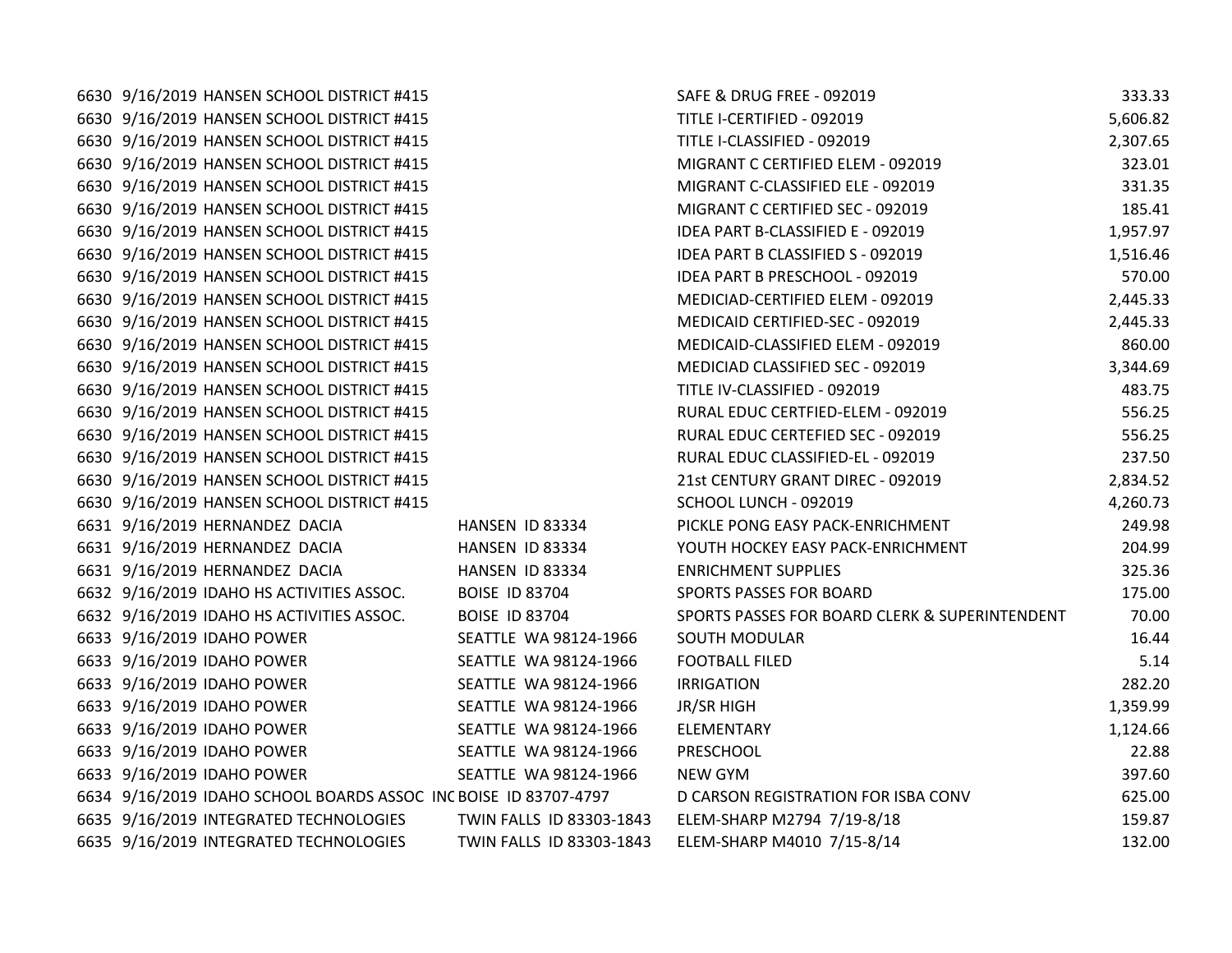| 6635 9/16/2019 INTEGRATED TECHNOLOGIES   | TWIN FALLS ID 83303-1843                 | JR/SR HIGH 8/3-9/2                        | 302.60   |
|------------------------------------------|------------------------------------------|-------------------------------------------|----------|
| 6636 9/16/2019 INTERMOUNTAIN GAS         | <b>BOISE ID 83732</b>                    | <b>JR/SR HIGH</b>                         | 38.30    |
| 6636 9/16/2019 INTERMOUNTAIN GAS         | <b>BOISE ID 83732</b>                    | AG BLDG                                   | 9.79     |
| 6636 9/16/2019 INTERMOUNTAIN GAS         | <b>BOISE ID 83732</b>                    | ELEM                                      | 11.90    |
| 6636 9/16/2019 INTERMOUNTAIN GAS         | <b>BOISE ID 83732</b>                    | <b>PRESCHOOL</b>                          | 9.79     |
| 6636 9/16/2019 INTERMOUNTAIN GAS         | <b>BOISE ID 83732</b>                    | <b>NEW GYM</b>                            | 9.79     |
| 6637 9/16/2019 LAMMERS TRUCK CENTER      | TWIN FALLS ID 83301                      | SERVICE CALL-BATTERY RECONNECT            | 100.00   |
| 6637 9/16/2019 LAMMERS TRUCK CENTER      | TWIN FALLS ID 83301                      | FAULTY WIRING IN RELAY CONNECTOR BUS #6   | 1,241.29 |
| 6638 9/16/2019 LOVELESS SHARI            | HANSEN ID 83334                          | LUNCH FOR NSLP TRAINING (SHARI & RAYLEEN) | 17.35    |
| 6639 9/16/2019 MEADOW GOLD DAIRIES-BOISE | DENVER CO 80271-0960                     | <b>MILK</b>                               | 1,145.16 |
| 6640 9/16/2019 NAPA AUTO PARTS           | TWIN FALLS ID 83303-1425                 | OIL & WINDOW WASHER FLUID                 | 66.13    |
| 6640 9/16/2019 NAPA AUTO PARTS           | TWIN FALLS ID 83303-1425                 | <b>TIRE GUAGE</b>                         | 7.49     |
| 6640 9/16/2019 NAPA AUTO PARTS           | TWIN FALLS ID 83303-1425                 | SHOP TOWELS & GLASS CLEANER               | 9.95     |
| 6640 9/16/2019 NAPA AUTO PARTS           | TWIN FALLS ID 83303-1425                 | <b>BUS BATTERIES</b>                      | 235.58   |
| 6640 9/16/2019 NAPA AUTO PARTS           | TWIN FALLS ID 83303-1425                 | <b>CORE DEPOSIT</b>                       | 64.80    |
| 6640 9/16/2019 NAPA AUTO PARTS           | TWIN FALLS ID 83303-1425                 | <b>FUSES FOR BUS</b>                      | 2.99     |
| 6640 9/16/2019 NAPA AUTO PARTS           | TWIN FALLS ID 83303-1425                 | <b>CORE DEPOSIT</b>                       | (64.80)  |
| 6640 9/16/2019 NAPA AUTO PARTS           | TWIN FALLS ID 83303-1425                 | <b>FUSES FOR BUS</b>                      | 11.96    |
| 6641 9/16/2019 NORCO                     | SALT LAKE CITY UT 84141-3124 TANK RENTAL |                                           | 5.96     |
| 6642 9/16/2019 OFFICE DEPOT              | PHOENIX AZ 85038-9248                    | PRINTER TONER (ELEM OFFICE)               | 66.29    |
| 6642 9/16/2019 OFFICE DEPOT              | PHOENIX AZ 85038-9248                    | PRINTER TONER (HS OFFICE)                 | 61.99    |
| 6642 9/16/2019 OFFICE DEPOT              | PHOENIX AZ 85038-9248                    | PRINTER TONER (ES TITLE)                  | 55.28    |
| 6643 9/16/2019 ON THE BALL PLUMBING      | KIMBERLY ID 83341                        | PIPE LEAK IN WEIGHT RM AT HIGH SCHOOL     | 1,200.00 |
| 6644 9/16/2019 PITNEY BOWES              | PITTSBURGH PA 15250-7887                 | POSTAGE METER LEASE                       | 207.00   |
| 6645 9/16/2019 PRIMARY THERAPY SOURCE    | TWIN FALLS ID 83301                      | <b>OCCUPATIONAL THEARPY</b>               | 34.50    |
| 6645 9/16/2019 PRIMARY THERAPY SOURCE    | TWIN FALLS ID 83301                      | PHYSICAL THERAPY-MEDICAID                 | 69.00    |
| 6645 9/16/2019 PRIMARY THERAPY SOURCE    | TWIN FALLS ID 83301                      | PHYSICAL THERAPY-MEDICAID                 | 207.00   |
| 6645 9/16/2019 PRIMARY THERAPY SOURCE    | TWIN FALLS ID 83301                      | PHYSICAL THERAPY                          | 138.00   |
| 6645 9/16/2019 PRIMARY THERAPY SOURCE    | TWIN FALLS ID 83301                      | PHYSICAL THERAPY                          | 69.00    |
| 6645 9/16/2019 PRIMARY THERAPY SOURCE    | TWIN FALLS ID 83301                      | <b>MILEAGE &amp; PAPERWORK</b>            | 288.00   |
| 6645 9/16/2019 PRIMARY THERAPY SOURCE    | TWIN FALLS ID 83301                      | OCCUPATIONAL THEARPY                      | 138.00   |
| 6645 9/16/2019 PRIMARY THERAPY SOURCE    | TWIN FALLS ID 83301                      | <b>MILEAGE &amp; PAPERWORK</b>            | 288.00   |
| 6645 9/16/2019 PRIMARY THERAPY SOURCE    | TWIN FALLS ID 83301                      | OCCUPATIONAL THEARPY-MEDICAID             | 69.00    |
| 6645 9/16/2019 PRIMARY THERAPY SOURCE    | TWIN FALLS ID 83301                      | OCCUPATIONAL THEARPY-MEDICAID             | 241.50   |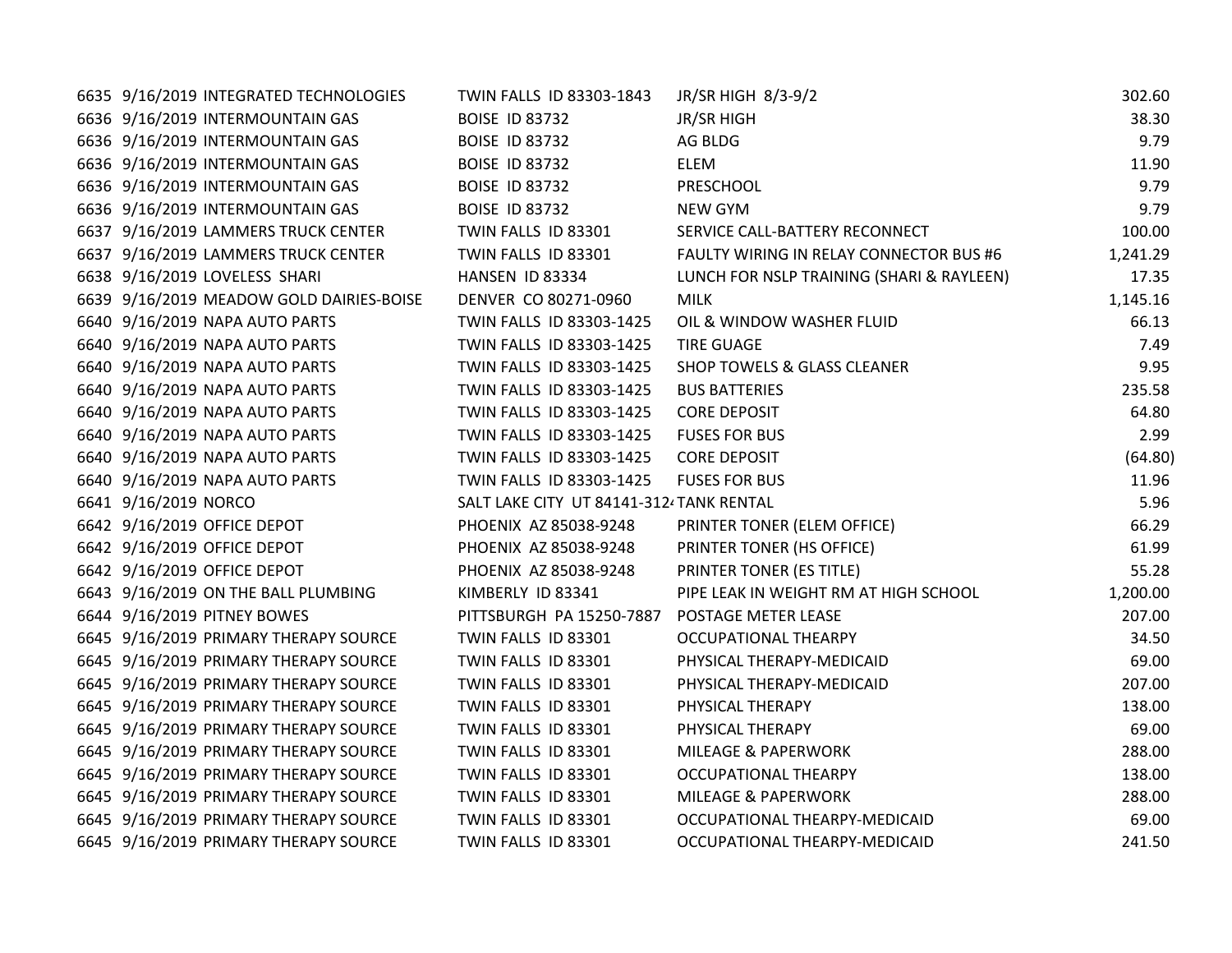| 6646 9/16/2019 RIDLEY'S                    | TWIN FALLS ID 83301      | OATMEAL FOR A STUDENT                      | 3.98     |
|--------------------------------------------|--------------------------|--------------------------------------------|----------|
| 6646 9/16/2019 RIDLEY'S                    | TWIN FALLS ID 83301      | SALT PELLETS FOR WATER SOFENTER            | 39.92    |
| 6646 9/16/2019 RIDLEY'S                    | TWIN FALLS ID 83301      | SUPPLIES/SNACKS                            | 120.87   |
| 6647 9/16/2019 ROTO-ROOTER                 | <b>BOISE ID 83715</b>    | SEPTIC LINE AT ELEM & VALVE REPLACEMENT    | 4,384.50 |
| 6647 9/16/2019 ROTO-ROOTER                 | <b>BOISE ID 83715</b>    | CLEAN BLOCKAGE IN SEWER LINE AT ELEM       | 587.00   |
| 6648 9/16/2019 SELECT SOURCE INC           | KIMBERLY ID 83341        | <b>COMPRESSION NUT</b>                     | 3.99     |
| 6648 9/16/2019 SELECT SOURCE INC           | KIMBERLY ID 83341        | <b>SPRINKLER PARTS</b>                     | 5.39     |
| 6648 9/16/2019 SELECT SOURCE INC           | KIMBERLY ID 83341        | SUPPLIES FOR PLUMBING REPAIRS              | 17.47    |
| 6648 9/16/2019 SELECT SOURCE INC           | KIMBERLY ID 83341        | SUPPLIES FOR WATER FOUNTAIN REPAIR         | 25.02    |
| 6648 9/16/2019 SELECT SOURCE INC           | KIMBERLY ID 83341        | <b>SUPPLIES FOR PLUMBING REPAIRS</b>       | 8.65     |
| 6648 9/16/2019 SELECT SOURCE INC           | KIMBERLY ID 83341        | SUPPLIES FOR PLUMBING REPAIRS              | 4.68     |
| 6648 9/16/2019 SELECT SOURCE INC           | KIMBERLY ID 83341        | COMMAND STRIPE FOR MRS. HAMILTONS OFFICE   | 7.99     |
| 6649 9/16/2019 ST. LUKES HEALTH SYSTEM     | BOISE ID 83701-1012      | DOT PHYSICAL FOR BUS DRIVER                | 74.00    |
| 6650 9/16/2019 STANDARD PRINTING SOLUTIONS | TWIN FALLS ID 83301      | ELEMENTARY STUDENT HANDBOOKS               | 208.25   |
| 6651 9/16/2019 STATE DEPT OF EDUCATION     | BOISE ID 83720-0027      | 2019 SDE TRAINING (3 DRIVERS)              | 30.00    |
| 6652 9/16/2019 T & T CAFE                  | HANSEN ID 83334          | STAFF BREAKFAST ON 8/12/19                 | 450.00   |
| 6653 9/16/2019 TESLA ROBOTICS              | JEROME ID 83338          | ** VOID **                                 |          |
| 6654 9/16/2019 TOOLS FOR SCHOOLS           | EMMETT ID 83617          | <b>FOOD SUPPLIES</b>                       | 3,982.20 |
| 6655 9/16/2019 VALLEY WIDE COOPERATIVE     | <b>JEROME ID 83338</b>   | <b>SCHOOL CAR</b>                          | 47.85    |
| 6655 9/16/2019 VALLEY WIDE COOPERATIVE     | JEROME ID 83338          | <b>FUEL CREDIT</b>                         | (2.53)   |
| 6655 9/16/2019 VALLEY WIDE COOPERATIVE     | <b>JEROME ID 83338</b>   | LAWNMOWER FUEL                             | 27.70    |
| 6655 9/16/2019 VALLEY WIDE COOPERATIVE     | JEROME ID 83338          | YELLOW BUS FUEL                            | 1,224.47 |
| 6656 9/16/2019 VERIZON WIRELESS            | DALLAS TX 75266-0108     | <b>CELL PHONE</b>                          | 80.67    |
| 6657 9/16/2019 VISA                        | TWIN FALLS ID 83303-0249 | PROF DEVELOPMENT FOR K BOWMAN              | 299.00   |
| 6657 9/16/2019 VISA                        | TWIN FALLS ID 83303-0249 | <b>MUGS FOR ELEMENTARY</b>                 | 287.00   |
| 6657 9/16/2019 VISA                        | TWIN FALLS ID 83303-0249 | UPGRADE TO REMOTE LOCK SYSTEM              | 66.96    |
| 6657 9/16/2019 VISA                        | TWIN FALLS ID 83303-0249 | PRINTER TONER FOR DO                       | 151.48   |
| 6658 9/16/2019 WAYMENT BOB                 | HANSEN ID 83334          | DRIVER MEALS-ACTIVITY TRIP                 | 6.50     |
| 6658 9/16/2019 WAYMENT BOB                 | HANSEN ID 83334          | WASH BUS                                   | 45.00    |
| 6658 9/16/2019 WAYMENT BOB                 | HANSEN ID 83334          | WASH BUS #7                                | 45.00    |
| 6658 9/16/2019 WAYMENT BOB                 | HANSEN ID 83334          | WASHED SCHOOL CAR                          | 12.00    |
| 6659 9/16/2019 WORDEN VALERIA              | HANSEN ID 83334          | DRIVER MEALS-ACTIVITY TRIP                 | 19.50    |
| 6660 9/16/2019 SCHOOL FIX                  | <b>VASSAR MI 48768</b>   | CAGES FOR SECURITY CAMERAS                 | 231.00   |
| 6661 9/16/2019 WESTERN WASTE SERVICES      | JEROME ID 83338          | EXTRA CONTAINER TO CLEAN OUT EXTRA GARBAGE | 113.45   |